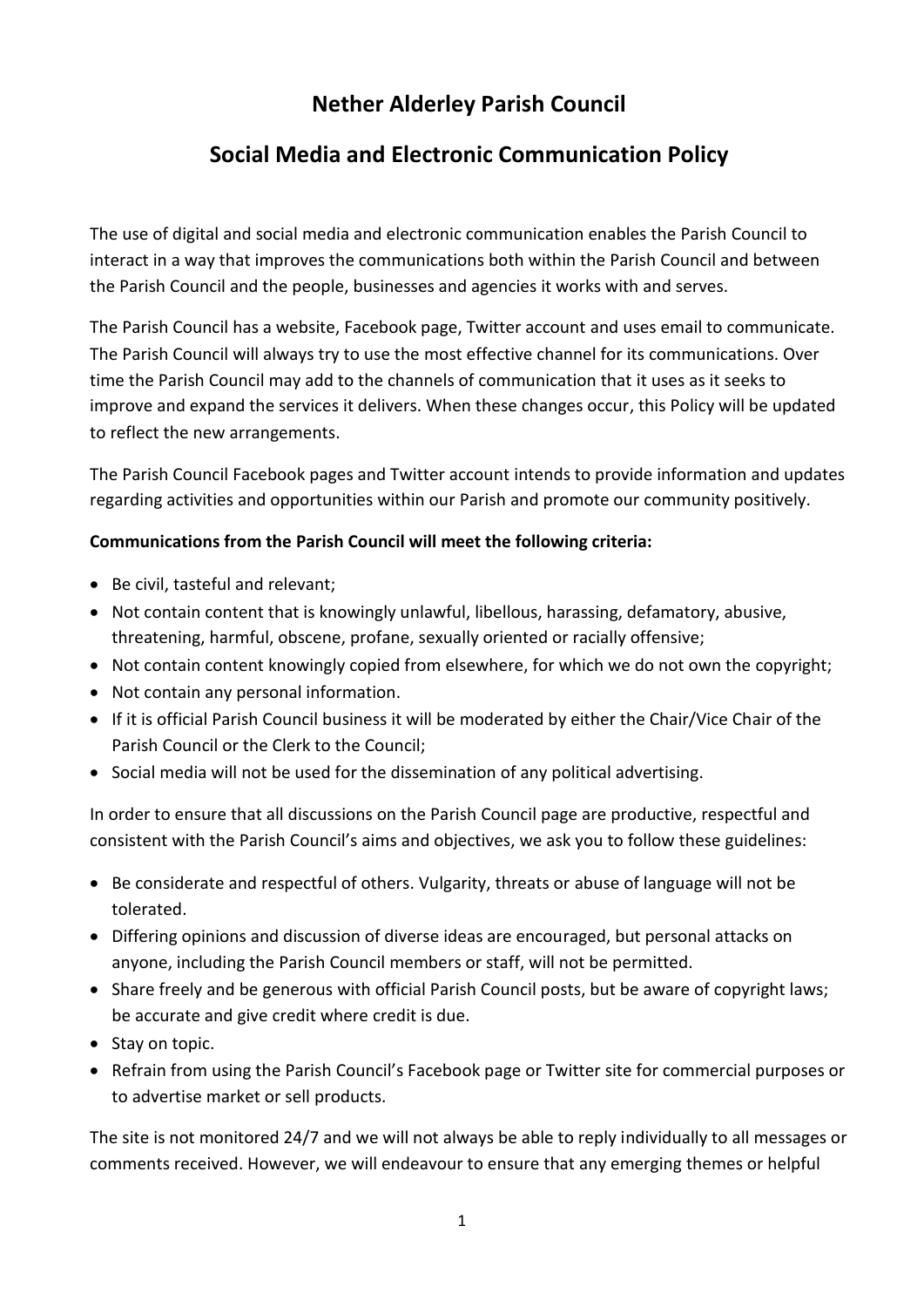suggestions are passed to the relevant people or authorities. Please do not include personal/private information in your social media posts to us.

Sending a message/post via Facebook or Twitter will not be considered as contacting the Parish Council for official purposes and we will not be obliged to monitor or respond to requests for information through these channels. Instead, please make direct contact with the council's Clerk and/or members of the Parish Council by emailing.

We retain the right to remove comments or content that includes:

- Obscene or racist content
- Personal attacks, insults, or threatening language
- Potentially libellous statements.
- Plagiarised material; any material in violation of any laws, including copyright
- Private, personal information published without consent
- Information or links unrelated to the content of the forum
- Commercial promotions or spam
- Alleges a breach of a Parish Council's policy or the law

The Parish Council's response to any communication received not meeting the above criteria will be to either ignore, inform the sender of our policy or send a brief response as appropriate. This will be at the Parish Council's discretion based on the message received, given our limited resources available. Any information posted on the Facebook page not in line with the above criteria will be removed as quickly as practically possible. Repeat offenders will be blocked from the Facebook page. The Parish Council may post a statement that '*A post breaching the Parish Council's Social Media Policy has been removed*'. If the post alleges a breach of a Parish Council's policy or the law the person who posted it will be asked to submit a formal complaint to the Parish Council or report the matter to the Police as soon as possible to allow due process.

#### **Parish Council Website**

Where necessary, we may direct those contacting us to our website to see the required information, or we may forward their question to one of our Councillors for consideration and response. We may not respond to every comment we receive particularly if we are experiencing a heavy workload.

The Parish Council may, at its discretion, allow and enable approved local groups to have and maintain a presence on its website for the purpose of presenting information about the group's activities. The local group would be responsible for maintaining the content and ensuring that it meets the Parish Council's 'rules and expectation' for the web site. The Parish Council reserves the right to remove any or all of a local group's information from the web site if it feels that the content does not meet the Parish Council's 'rules and expectation' for its website. Where content on the website is maintained by a local group it should be clearly marked that such content is not the direct responsibility of the Parish Council.

#### **Parish Council email**

The Clerk to the council has their own council email address (clerk.napc@gmail.com) The email account is monitored mainly during office hours, Monday to Friday, and we aim to reply to all questions sent as soon as we can. An 'out of office' message should be used when appropriate.